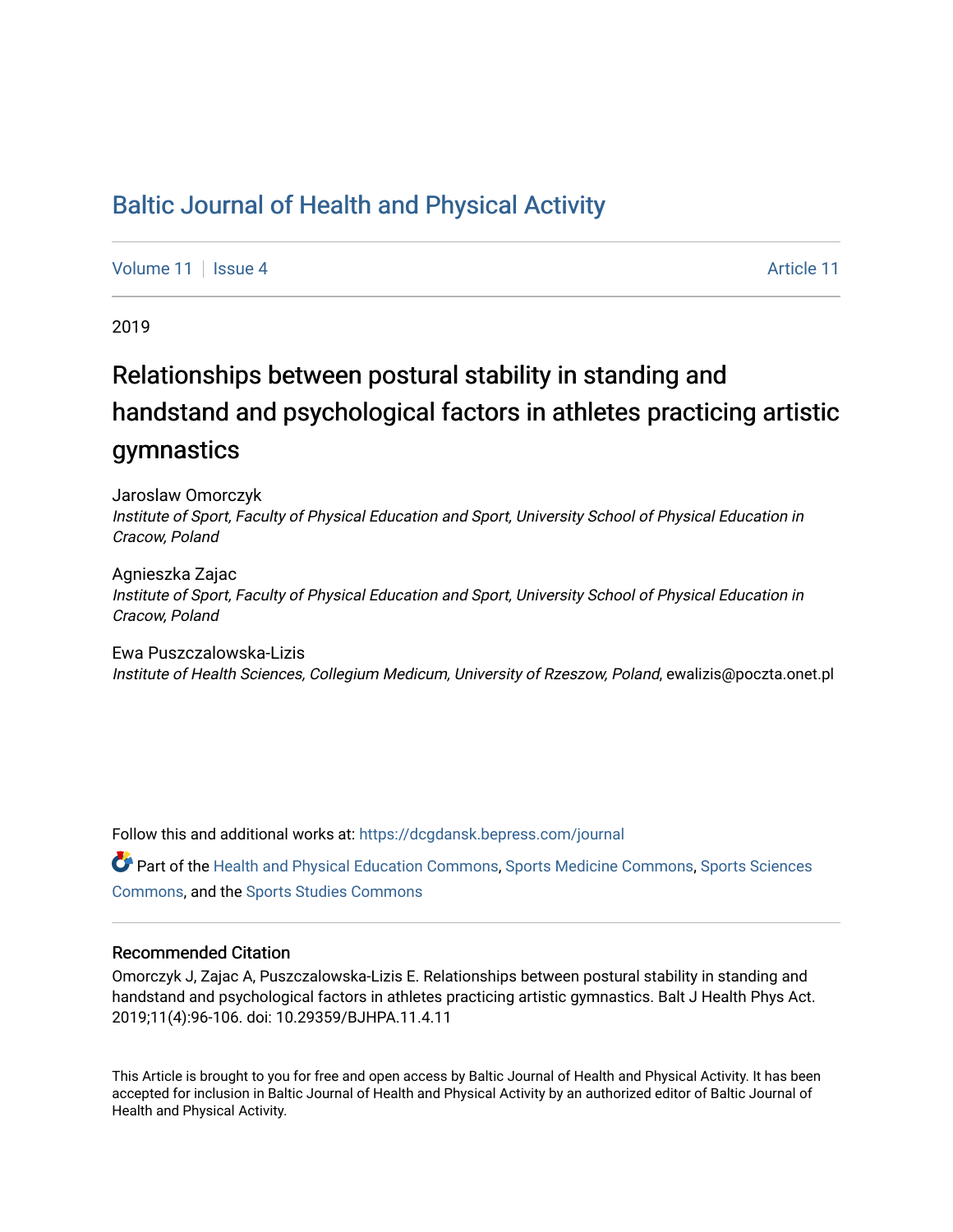## **Relationships between postural stability in standing and handstand and psychological factors in athletes practicing artistic gymnastics**

**Authors' Contribution:**

- **A** Study Design
- **B** Data Collection
- **C** Statistical Analysis
- **D** Data Interpretation
- **E** Manuscript Preparation **F** Literature Search
- **G** Funds Collection
- 

**Jarosław Omorczyk1 ABCDEF, Agnieszka Zając1 ABD, Ewa Puszczałowska-Lizis<sup>2</sup> ABCDEF**

- <sup>1</sup> Institute of Sport, Faculty of Physical Education and Sport, University School of Physical Education, Krakow, Poland
- 2 Institute of Health Sciences, Collegium Medicum, University of Rzeszow, Rzeszow, Poland

| abstract                     |                                                                                                                                                                                                                                                                                                                                                                                                                                                                                                                                                                                                                    |
|------------------------------|--------------------------------------------------------------------------------------------------------------------------------------------------------------------------------------------------------------------------------------------------------------------------------------------------------------------------------------------------------------------------------------------------------------------------------------------------------------------------------------------------------------------------------------------------------------------------------------------------------------------|
| <b>Background:</b>           | The aim of this study was analyze relations between postural stability indices and selected psychological<br>factors in athletes practicing artistic gymnastics.                                                                                                                                                                                                                                                                                                                                                                                                                                                   |
| <b>Material and methods:</b> | The study included 20 athletes practicing artistic gymnastics. The research tool was posturograph<br>CQ-Stab 2P. The data were analyzed based on Pearson's linear correlation, or alternatively Spearman's<br>rank correlation.                                                                                                                                                                                                                                                                                                                                                                                    |
| <b>Results:</b>              | Statistically significant correlations of stability indicators registered in the handstand with the results<br>of the Competitive State Anxiety Inventory - 2R CSAI questionnaire were found, in the absence of<br>psychological variables with the results of stability tests in a free standing position with eyes open and<br>without visual control.                                                                                                                                                                                                                                                           |
| <b>Conclusions:</b>          | On this basis, we concluded that the psychological factor does not fundamentally affect the control of<br>stability in standing which is natural position for human, even without inspection of the surroundings.<br>The increase in the level of physical and cognitive anxiety and the decrease in self-confidence indicates<br>a relationship with the deterioration of stability in the handstand position. In turn, the general conviction<br>of the contestant to deal with difficult situations and obstacles, as well as the type of motivational<br>orientation do not have a direct impact on stability. |
| Key words:                   | artistic gymnastics, postural control, psychological factors.                                                                                                                                                                                                                                                                                                                                                                                                                                                                                                                                                      |

#### **article details**

|                              | Article statistics: Word count: 4,143; Tables: 5; Figures: 0; References: 33                                                                                                                                                                                                                                                                                                                                                                                                                                                                                                                                                                                                                                                                                                                                                                                  |
|------------------------------|---------------------------------------------------------------------------------------------------------------------------------------------------------------------------------------------------------------------------------------------------------------------------------------------------------------------------------------------------------------------------------------------------------------------------------------------------------------------------------------------------------------------------------------------------------------------------------------------------------------------------------------------------------------------------------------------------------------------------------------------------------------------------------------------------------------------------------------------------------------|
|                              | Received: January 2019; Accepted: December 2019; Published: December 2019                                                                                                                                                                                                                                                                                                                                                                                                                                                                                                                                                                                                                                                                                                                                                                                     |
|                              | Full-text PDF: http://www.balticsportscience.com                                                                                                                                                                                                                                                                                                                                                                                                                                                                                                                                                                                                                                                                                                                                                                                                              |
| Copyright                    | © Gdansk University of Physical Education and Sport, Poland                                                                                                                                                                                                                                                                                                                                                                                                                                                                                                                                                                                                                                                                                                                                                                                                   |
| Indexation:                  | Celdes, Clarivate Analytics Emerging Sources Citation Index (ESCI), CNKI Scholar (China National Knowledge<br>Infrastructure), CNPIEC, De Gruyter - IBR (International Bibliography of Reviews of Scholarly Literature in<br>the Humanities and Social Sciences), De Gruyter - IBZ (International Bibliography of Periodical Literature<br>in the Humanities and Social Sciences), DOAJ, EBSCO - Central & Eastern European Academic Source, EBSCO<br>- SPORTDiscus, EBSCO Discovery Service, Google Scholar, Index Copernicus, J-Gate, Naviga (Softweco, Primo<br>Central (ExLibris), ProQuest - Family Health, ProQuest - Health & Medical Complete, ProQuest - Illustrata: Health<br>Sciences, ProQuest - Nursing & Allied Health Source, Summon (Serials Solutions/ProQuest, TDOne (TDNet), Ulrich's<br>Periodicals Directory/ulrichsweb, WorldCat (OCLC) |
| <b>Funding:</b>              | This research was supported by the Ministry of Science and Higher Education (Poland). Project No. NRSA402154<br>"Development of Academic Sport".                                                                                                                                                                                                                                                                                                                                                                                                                                                                                                                                                                                                                                                                                                              |
|                              | <b>Conflict of interests:</b> Authors have declared that no competing interest exists.                                                                                                                                                                                                                                                                                                                                                                                                                                                                                                                                                                                                                                                                                                                                                                        |
| <b>Corresponding author:</b> | Ewa Puszczałowska-Lizis, Ph.D, Professor UR, University of Rzeszow, Hoffmanowej 25 Street, 35-310 Rzeszow,<br>Poland; phone number: +48 882 056 555; e-mail: ewalizis@poczta.onet.pl                                                                                                                                                                                                                                                                                                                                                                                                                                                                                                                                                                                                                                                                          |
| <b>Open Access License:</b>  | This is an open access article distributed under the terms of the Creative Commons Attribution-Non-commercial 4.0<br>International (http://creativecommons.org/licenses/by-nc/4.0/), which permits use, distribution, and reproduction in<br>any medium, provided the original work is properly cited, the use is non-commercial and is otherwise in compliance<br>with the license.                                                                                                                                                                                                                                                                                                                                                                                                                                                                          |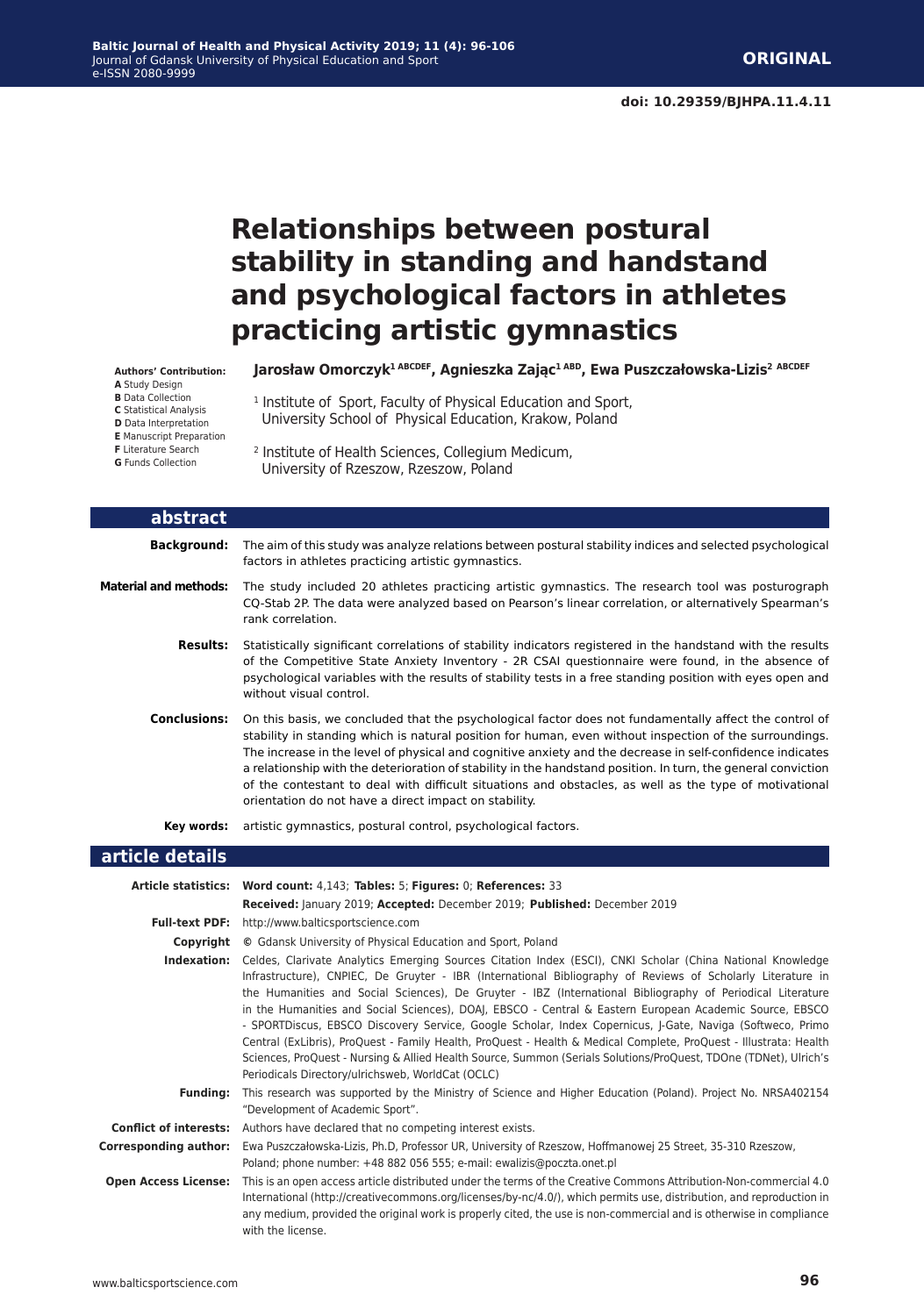### **introduction**

Artistic gymnastics is a discipline that, both during training and sport competition, puts very difficult and dangerous demands on the contestants. Fulfilling the basic training assumptions which concern the development of a model technique of gymnastic elements and then presenting them during sports competitions requires both appropriate physical and psychological preparation [1, 2].

Among the components of physical fitness, the ability to maintain balance in static positions and dynamic exercises which are performed on various gymnastic devices is of particular importance [3]. Proper control of the body's stability significantly contributes to the improvement of the contestants' safety during motor tasks [4].

The central nervous system is responsible for the stability of the body posture which processes information from the organs of sight, and the vestibular and somatosensory systems (proprioceptors and skin receptors) [5]. A review of the scientific literature devoted to these issues clearly shows that adequately planned training can be effective for postural and neuromuscular control improvements [6]. Enhancement of body stability occurs in the process of technical improvement, which is confirmed by studies in which younger contestants were compared to those with more advanced training experience [7, 8]. However, the influence of various psychological factors on maintaining the balance in the natural and non-natural positions performed in gymnastic training has not been sufficiently studied. In the search for links between postural stability and a sense of fear of falling, the focus was mainly on elderly people. It was noted that, for example, balance training reduces the fear of falling [9-12].

The effectiveness of improving sports technique and thus improving the stability of the body is closely related to the appropriate volitional preparation of a gymnast. Sport competition puts a lot of demands on athletes [13]. Naczk-Musiał and Tokarz [14] emphasized that the emotions accompanying athletes, especially those related to the start, coexist with anxiety having physiological, cognitive and behavioral symptoms. Pineda-Espejel et al. [15] described this anxiety as a negative emotional state associated with the stimulation of the organism, which is characterized by nervousness, bothering and fear. According to Martens et al. [16], subjective symptoms of anxiety should be considered in relation to cognitive, somatic components and a sense of self-confidence. Martens et al. [16] claim that the state of cognitive anxiety is caused by predicting a negative course of competition or a low level of confidence in oneself and one's own skills. The somatic element results directly from the activation of the body, and the symptoms include nervousness and tension. In turn, the lack of so-called self-confidence can directly affect the state of cognitive anxiety. McClelland [17] described the achievements motivation as a result of tension existing between conflicting tendencies: hope focused on success and fear of failure. People with high motivation of achievements are characterized by a tendency to focus on distant and specific goals and difficult tasks, but they are likely to be successful. According to Nicholls [18], factors motivating a contestant to participate in sport competition include task orientation when the goal is to increase the performance level of the task (task-orientation), own progress or ego orientation (ego-orientation), when the player considers defeating the rival as success, recognition and fame. Competitors, for whom task orientation is the motivating factor, focus on self-improvement and improvement of their own skills. Therefore, the training process is significant and satisfying for them.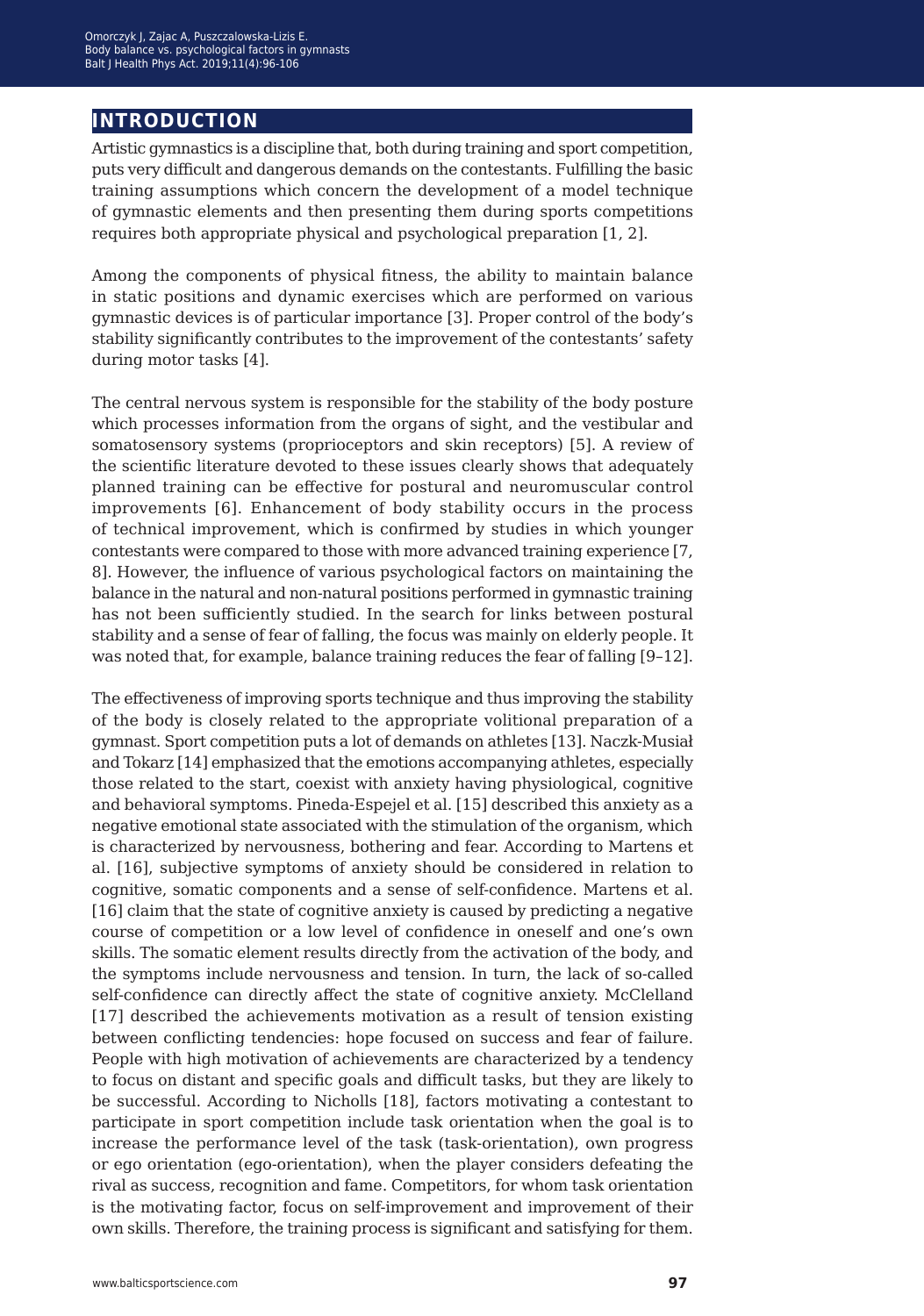The analysis of the available literature and own reflections prompted the authors to take up the subject of the study, the aim of which was to analyze relationships between postural stability indices and selected psychological factors in athletes practicing artistic gymnastics.

### **material and methods**

#### **participants**

The study included 20 senior athletes practicing artistic gymnastics in Polish gymnastic clubs (average age:  $\bar{x}$  = 21.10 ± 3.80 years). The mean training period of the tested athletes was  $\bar{x}$  =15.25±3.60 years. Their mean body weight was  $\bar{x}$ =68.71±6.08 kg and the mean body height  $\bar{x}$  =173.80±5.73 cm. Selection of the research groups was purposive. The inclusion criteria were: competitive artistic gymnastics for at least 10 years, no complaints resulting from injuries to the musculoskeletal system, the ability to keep handstand for 30 seconds, written informed consent to participate in the study. The study was approved by the Bioethics Committee at the Regional Medical Chamber in Krakow, Poland (Approval Ref. No. 42/KBL/OIL/2017).

#### **postural stability testing**

Body balance tests were conducted in the morning, before the training. They were preceded by a 15-minute warm-up, after which each of the gymnasts performed two trials of handstand on a mattress. In order to preserve the integrity of the research process, all the tests were carried out using the same measuring instruments operated by the authors. The measurements were carried out in the gym, in conditions which ensure isolation of acoustic stimuli that could interfere with postural reflexes during the study. Athletes were wearing gymnastic costumes without shoes. All procedures were carried out in full compliance with the Declaration of Helsinki. All participants received detailed information concerning the aim and methodology used in the study.

The research tool was two-platform posturograph (CQ Electronic System). The test consisted of three 30-second trials. The first attempt was the measurement of the body stability in a relaxed standing position. The platforms were levelled, their surfaces aligned in a single plane. After entering the platform, the subject stood still trying to keep his eyes on the fixation point which was placed 1 meter away. The stance width of the lower limbs and the feet angle were natural, unforced. Subsequently, the second test was conducted, while the subject had his eyes closed (i.e. had no visual control over the positioning of his body). The third trial was carried out in handstand. Before measuring the body stability in this position, the plates of the platform were placed at a distance allowing the subject to have free hand spacing. The subjects performed handstand with rebound of one leg and swing of the other leg. Stability measurement was recorded when the lower limbs were joined in a vertical position. During the test, the examiner stood next to the examined person for protection.

The following indicators of stability were analyzed:

- SA sway area delimited by the COP point, in mm<sup>2</sup>;
- MV mean velocity of COP displacements on both axes (X-Y), in mm/s,
- MVAP mean velocity of COP displacements on the Y axis (anteroposterior direction: AP), in mm/s,
- MVML mean velocity of COP displacements on the X axis (mediolateral direction: ML), in mm/s,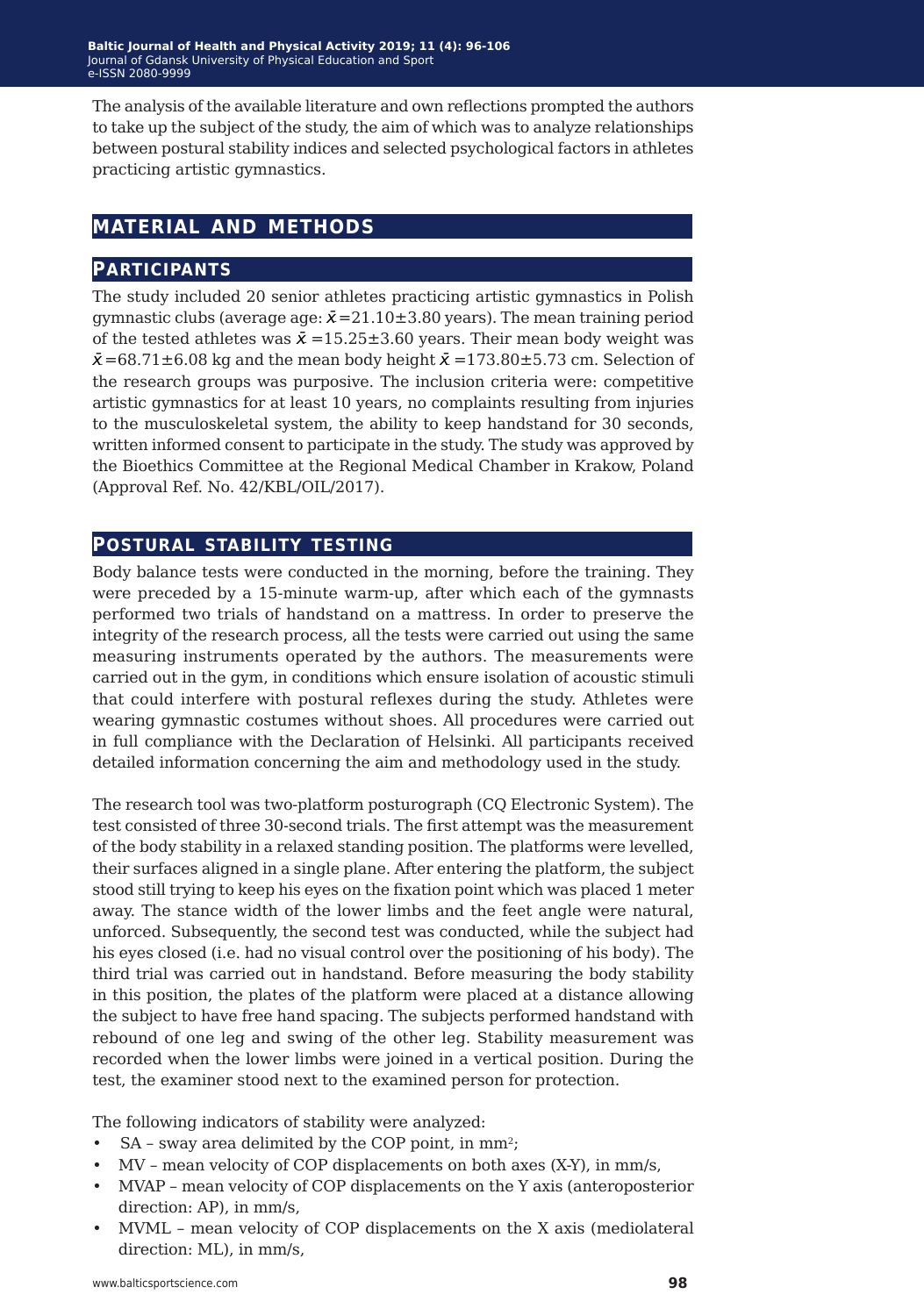- MA mean amplitude (radius) of COP displacements, in mm;
- MAAP mean COP displacement from the origin on the Y axis, in mm;
- MAML mean COP displacement from the origin on the X axis, in mm;
- MaxAP maximal displacement of the COP from 0 point along the Y axis (anteroposterior stability range), in mm;
- MaxML maximal displacement of the COP from 0 point along the X axis (mediolateral stability range), in mm;
- MF mean frequency of COP displacements, in Hz.

#### **psychological factors testing**

The study of variables was conducted one hour before the stabilometric tests, using the following research tools:

- Competitive State Anxiety Inventory 2R; CSAI-2R [16, 19] in the Polish adaptation by Borek-Chudek [20]. We assessed: somatic fear caused by physiological changes experienced as an anxiety (e.g. increased heart rate, increased blood pressure, stomach cramps, fast breathing, facial flushing, sweating), cognitive anxiety (due to disturbing thoughts, doubts, images of failure and humiliation), self-confidence as a factor important in coping with stress.
- General Self-Efficacy Scale (GSES) in the Polish adaptation by Jurczyński [21] – to assess the general belief of a human being in dealing with difficult situations and obstacles.
- Task and Ego Orientation in Sport Questionnaire (TEOSQ) [22] to assess the differences in terms of the dominant motivational orientations in relation to the sports situation: concentration on the task or "ego".

#### **statistical analysis**

The consistency of the values with the normal distribution was verified by means of the Shapiro-Wilk test. The analysis of the links between balance indices and psychological variables was made with linear Pearson's correlation, or alternatively the Spearman's rank correlation. The results were considered statistically significant if the probability level of the test was lower than the predetermined significance level  $p < 0.05$ . The IBM SPSS Statistics application (version 24) was used to process the test results.

#### **results**

The mean stability indices reached increasingly higher values as the degree of difficulty of individual trials increased. They were definitely higher in the handstand than in the standing position (Table 1).

The mean point values of individual CSAI-2R subscales were in the middle of the range of the values possible to obtain in each subscale. The average of the overall index of self-efficacy obtained on the basis of GSES scale results reached a level slightly exceeding the mean score. Higher mean value of the "Task" scale than "Ego" suggests that the task oriented motivational orientation dominated among the respondents (Table 2).

The data in Tables 3-4 indicate that there are no statistically significant links between the stability indices registered in the trials in the standing position and that without visual control with the psychological factors of the examined competitors.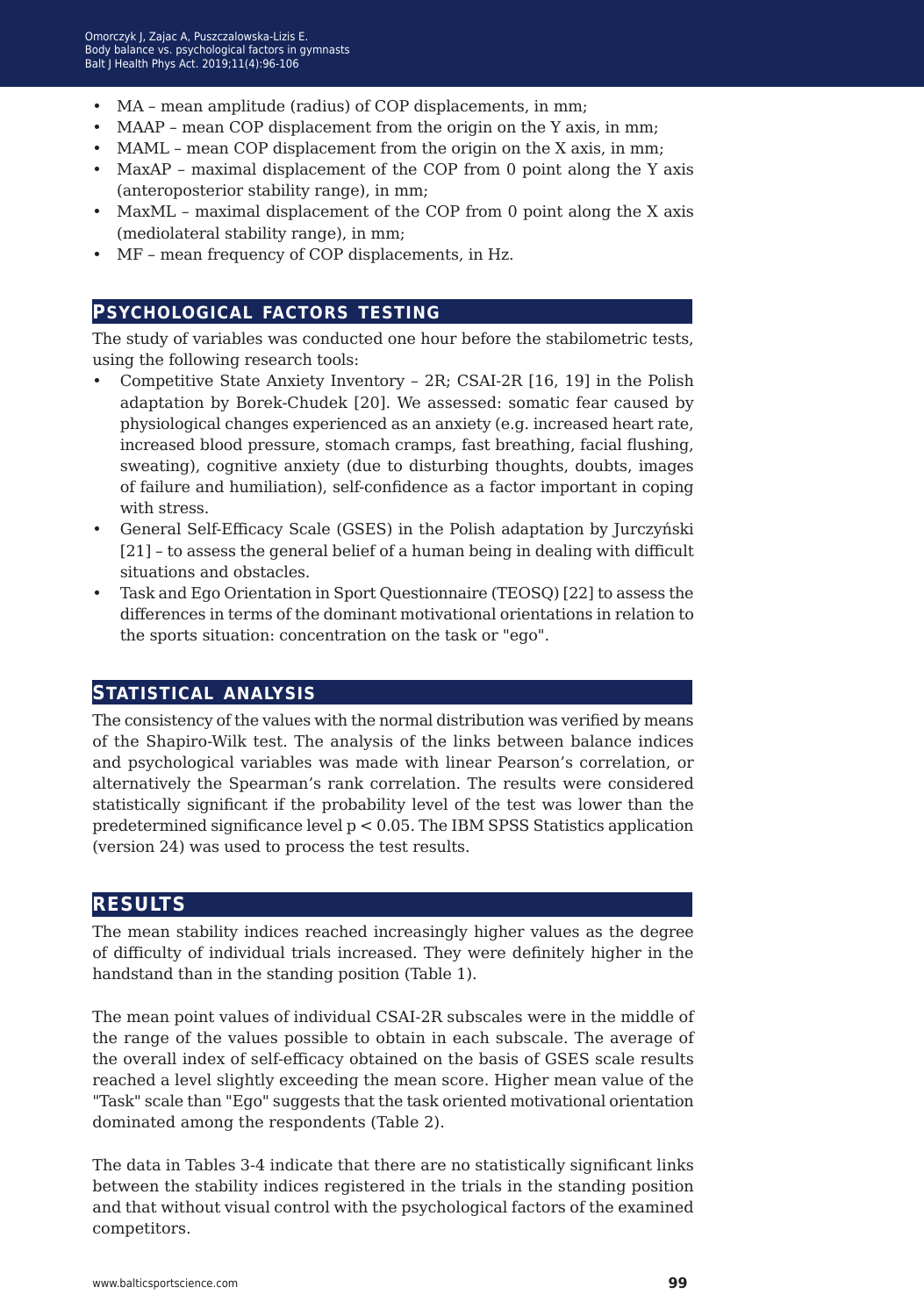**laltic Journal of Health and Physical Activity 2019; 11 (4): 96** Journal of Gdansk University of Physical Education and Sport e-ISSN 2080-9999 **Baltic Journal of Health and Physical Activity 2019; 11 (4): 96-106** Journal of Gdansk University of Physical Education and Sport e-ISSN 2080-9999

Table 1. Descriptive statistics of balance indices registered in a standing position with eyes open (EO), eyes closed (EC) and handstand (HAND)

| Stability<br>indicator | Standing position (EO) |        | Standing position (EC) |        | Handstand (HAND)      |         |  |
|------------------------|------------------------|--------|------------------------|--------|-----------------------|---------|--|
|                        | $\bar{x}$ ±SD          | Me     | $\bar{x}$ ±SD          | Me     | $\bar{x}$ ± SD        | Me      |  |
| SA                     | $149.95 + 118.87$      | 111.50 | $229.40 + 165.64$      | 186.00 | $2661.55 \pm 1159.18$ | 2390.50 |  |
| <b>MV</b>              | $7.33 \pm 1.46$        | 6.60   | $10.65 + 3.84$         | 9.60   | $50.61 + 11.76$       | 49.05   |  |
| <b>MVAP</b>            | $4.61 \pm 1.25$        | 4.10   | $8.05 \pm 3.83$        | 6.30   | $42.36 \pm 11.77$     | 40.35   |  |
| <b>MVML</b>            | $4.70 \pm 0.77$        | 4.50   | $5.26 \pm 0.97$        | 5.20   | $19.55 \pm 5.16$      | 18.70   |  |
| MA                     | $2.06 \pm 1.27$        | 1.60   | $2.50 \pm 1.20$        | 2.25   | $6.82 + 2.01$         | 7.00    |  |
| <b>MVAP</b>            | $1.78 \pm 1.31$        | 1.30   | $2.20 \pm 1.27$        | 1.850  | $6.21 \pm 1.92$       | 5.90    |  |
| MAMI                   | $0.74 \pm 0.33$        | 0.70   | $0.80 \pm 0.22$        | 0.80   | $1.96 \pm 0.72$       | 1.80    |  |
| MaxAP                  | $5.51 + 2.96$          | 4.30   | $9.72 \pm 6.84$        | 7.70   | $23.29 \pm 6.09$      | 22.35   |  |
| MaxMI                  | $2.89 + 1.38$          | 2.30   | $3.42 \pm 1.19$        | 3.50   | $10.32 + 5.00$        | 9.25    |  |
| MF                     | $0.69 \pm 0.26$        | 0.72   | $0.76 \pm 0.27$        | 0.78   | $1.22 \pm 0.25$       | 1.20    |  |

Abbreviations: EO, eyes open; EC, eyes closed; HAND, handstand; SA, sway area delimited by the COP point; MV, mean<br>velocity of COP displacements on both axes (X-Y); MVAP, mean velocity of COP displacements on the Y axis; M velocity of COP displacements on the X axis; MA, mean amplitude (radius) of COP displacements; MAAP, mean COP displacement from the origin on the Y axis; MAML, mean COP displacement from the origin on the X axis; MaxAP, maximal<br>displacement of the COP from 0 point along the Y axis; MaxML, maximal displacement of the COP from 0 point X axis; MF, mean frequency of COP displacements;  $\bar{x}$ , arithmetic mean; SD, standard deviation; Me, median

#### Table 2. Descriptive statistics of psychological variables

| Psychological variable | $\bar{x}$ $\pm$ SD | Me    |
|------------------------|--------------------|-------|
| CSAI-2R                |                    |       |
| Somatic anxiety        | $21.14 \pm 4.67$   | 21.40 |
| Cognitive anxiety      | $22.60 \pm 5.51$   | 24.00 |
| Self-confidence        | $25.60 \pm 3.87$   | 26.00 |
| <b>GSES</b>            | $30.90 \pm 4.36$   | 30.00 |
| <b>TEOSO</b>           |                    |       |
| Task                   | $25.11 \pm 3.15$   | 25.10 |
| Ego                    | $15.09 \pm 3.50$   | 15.50 |

Abbreviations: CSAI-2R, Competitive State Anxiety Inventory-2R; GSES, General Self-Efficacy Scale; TEOSQ, Task and Ego Orientation in Sport Questionnaire;  $\bar{x}$ , arithmetic mean; SD, standard deviation; Me, median

Table. 3. Relationships between balance indices obtained in the trial with eyes open (EO) with psychological variables

| Stability<br>indicator |   |                    | CSAI-2R              |                     |             | <b>TEOSO</b> |         |
|------------------------|---|--------------------|----------------------|---------------------|-------------|--------------|---------|
|                        |   | Somatic<br>anxiety | Cognitive<br>anxiety | Self-<br>confidence | <b>GSES</b> | Task         | Ego     |
| SA-EO                  | R | $-0.28$            | $-0.18$              | 0.07                | 0.30        | 0.14         | $-0.30$ |
|                        | р | 0.231              | 0.445                | 0.766               | 0.207       | 0.559        | 0.198   |
| MV-EO                  | R | 0.05               | 0.05                 | $-0.02$             | 0.17        | 0.09         | $-0.34$ |
|                        | р | 0.851              | 0.852                | 0.946               | 0.464       | 0.705        | 0.137   |
|                        | R | 0.03               | $-0.02$              | 0.04                | 0.22        | $-0.05$      | 0.02    |
| MVAP-EO                | р | 0.918              | 0.931                | 0.864               | 0.343       | 0.851        | 0.950   |
|                        | R | 0.20               | 0.29                 | $-0.22$             | $-0.03$     | 0.13         | $-0.31$ |
| MVML-EO                | р | 0.391              | 0.208                | 0.357               | 0.912       | 0.588        | 0.186   |
|                        | R | $-0.35$            | $-0.24$              | 0.13                | 0.33        | 0.17         | $-0.24$ |
| MA-EO                  | р | 0.128              | 0.318                | 0.591               | 0.160       | 0.482        | 0.319   |
|                        | R | $-0.42$            | $-0.34$              | 0.22                | 0.25        | 0.25         | $-0.28$ |
| MAAP-EO                | р | 0.066              | 0.142                | 0.357               | 0.294       | 0.298        | 0.235   |
| MAML-EO                | r | $-0.25$            | $-0.10$              | 0.03                | 0.24        | $-0.03$      | $-0.36$ |
|                        | р | 0.293              | 0.677                | 0.903               | 0.314       | 0.900        | 0.122   |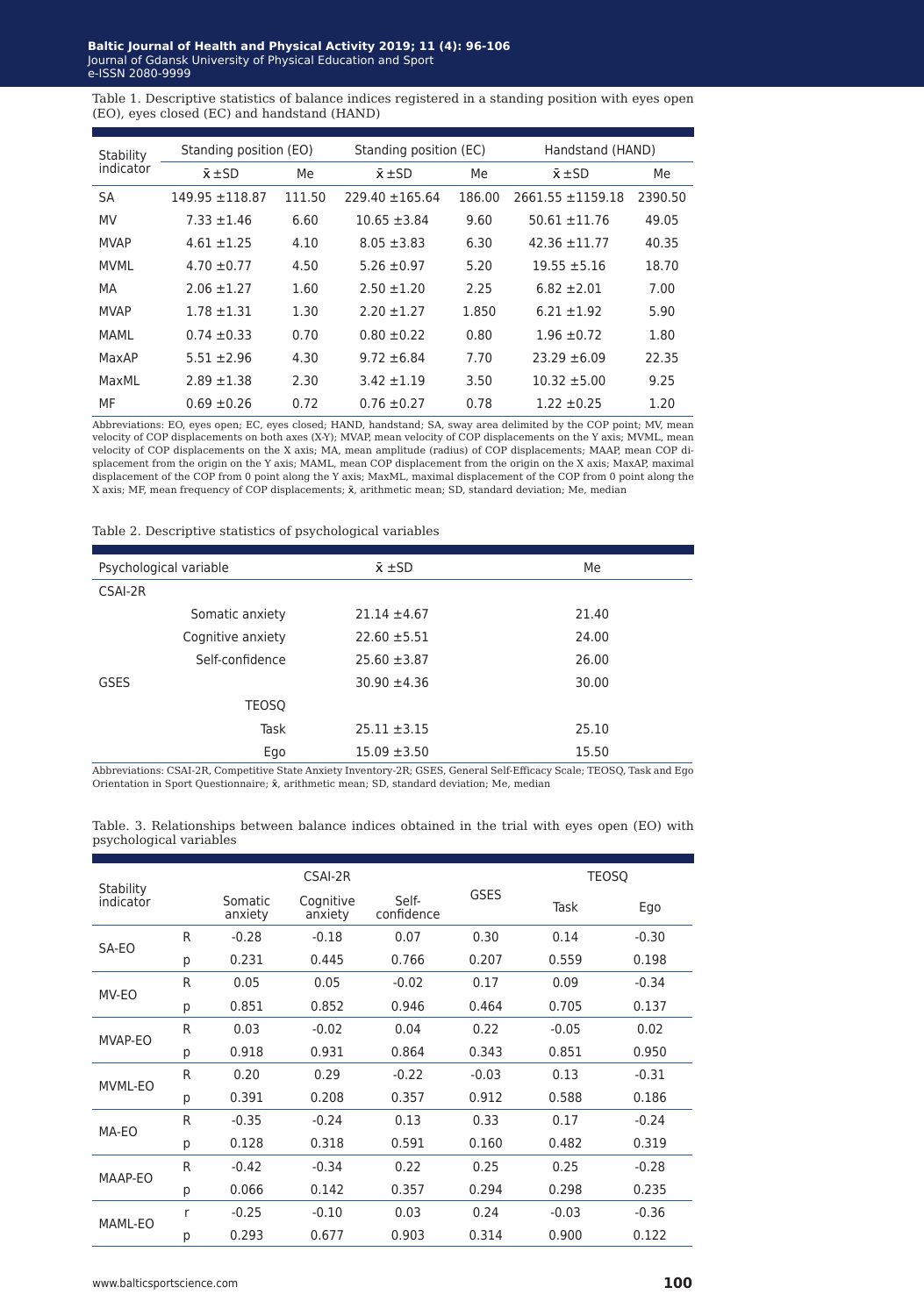#### Table. 3 – continued

|                        |   | CSAI-2R            |                      |                     |             | <b>TEOSO</b> |         |
|------------------------|---|--------------------|----------------------|---------------------|-------------|--------------|---------|
| Stability<br>indicator |   | Somatic<br>anxiety | Cognitive<br>anxiety | Self-<br>confidence | <b>GSES</b> | Task         | Ego     |
| MaxAP-EO               | R | $-0.41$            | $-0.43$              | 0.22                | 0.41        | 0.24         | 0.06    |
|                        | р | 0.072              | 0.059                | 0.351               | 0.076       | 0.311        | 0.817   |
| MaxML-EO               | R | $-0.03$            | $-0.03$              | $-0.35$             | 0.19        | 0.00         | $-0.30$ |
|                        | р | 0.888              | 0.891                | 0.130               | 0.436       | 0.996        | 0.203   |
| MF-EO                  | r | 0.42               | 0.30                 | $-0.26$             | $-0.33$     | $-0.13$      | 0.13    |
|                        | р | 0.067              | 0.193                | 0.268               | 0.158       | 0.581        | 0.581   |

Abbreviations: EO, eyes open; SA, sway area delimited by the COP point; MV, mean velocity of COP displacements on both axes (X-Y); MVAP, mean velocity of COP displacements on the Y axis; MVML, mean velocity of COP displacements on the X axis; MA, mean amplitude (radius) of COP displacements; MAAP, mean COP displacement from the origin on the Y axis; MAML, mean COP displacement from the origin on the X axis; MaxAP, maximal displacement of the COP from 0 point along the Y axis; MaxML, maximal displacement of the COP from 0 point along the X axis; MF, mean frequency of COP displacements; CSAI-2R, Competitive State Anxiety Inventory-2R; GSES, General Self-Efficacy Scale; TEOSQ, Task and Ego Orientation in Sport Questionnaire; r, the Pearson's correlation coefficient; R, the Spearman's correlation coefficient; p, probability value

Table. 4. Relationships between balance indices obtained in the trial, excluding visual control (EC) with psychological variables

| Stability |   |                    | CSAI-2R              |                     |             |         | <b>TEOSO</b> |
|-----------|---|--------------------|----------------------|---------------------|-------------|---------|--------------|
| indicator |   | Somatic<br>anxiety | Cognitive<br>anxiety | Self-<br>confidence | <b>GSES</b> | Task    | Ego          |
|           | R | 0.09               | $-0.15$              | $-0.16$             | 0.22        | $-0.10$ | 0.33         |
| SA-EC     | р | 0.721              | 0.537                | 0.489               | 0.355       | 0.435   | 0.157        |
| MV-EC     | R | 0.08               | $-0.11$              | $-0.09$             | 0.19        | 0.02    | $-0.28$      |
|           | p | 0.738              | 0.652                | 0.713               | 0.433       | 0.927   | 0.231        |
| MVAP-EC   | R | 0.01               | $-0.20$              | $-0.02$             | 0.26        | 0.08    | $-0.28$      |
|           | р | 0.967              | 0.403                | 0.95                | 0.268       | 0.752   | 0.235        |
| MVML-EC   | R | 0.39               | 0.20                 | $-0.43$             | 0.29        | $-0.03$ | $-0.06$      |
|           | p | 0.086              | 0.387                | 0.057               | 0.213       | 0.913   | 0.787        |
|           | r | 0.16               | $-0.05$              | $-0.14$             | 0.32        | 0.33    | $-0.02$      |
| MA-EC     | р | 0.509              | 0.848                | 0.566               | 0.169       | 0.163   | 0.922        |
|           | r | 0.13               | $-0.06$              | $-0.10$             | 0.30        | 0.33    | 0.02         |
| MAAP-EC   | р | 0.598              | 0.817                | 0.691               | 0.198       | 0.155   | 0.94         |
| MAML-EC   | r | 0.28               | 0.16                 | $-0.29$             | 0.13        | $-0.07$ | $-0.38$      |
|           | р | 0.233              | 0.496                | 0.214               | 0.573       | 0.786   | 0.097        |
|           | R | 0.05               | $-0.09$              | $-0.08$             | 0.19        | 0.23    | $-0.23$      |
| MaxAP-EC  | p | 0.836              | 0.698                | 0.747               | 0.412       | 0.341   | 0.335        |
|           | r | 0.29               | 0.03                 | $-0.31$             | 0.05        | 0.17    | $-0.21$      |
| MaxML-EC  | p | 0.211              | 0.915                | 0.181               | 0.844       | 0.486   | 0.369        |
|           | r | 0.18               | 0.18                 | $-0.15$             | $-0.17$     | $-0.23$ | 0.16         |
| MF-EC     | р | 0.459              | 0.449                | 0.517               | 0.469       | 0.320   | 0.513        |

Abbreviations: EO, eyes open; SA, sway area delimited by the COP point; MV, mean velocity of COP displacements on both axes (X-Y); MVAP, mean velocity of COP displacements on the Y axis; MVML, mean velocity of COP displacements on the X axis; MA, mean amplitude (radius) of COP displacements; MAAP, mean COP displacement from the origin on the Y axis; MAML, mean COP displacement from the origin on the X axis; MaxAP, maximal displacement of the COP from 0 point along the Y axis; MaxML, maximal displacement of the COP from 0 point along the X axis; MF, mean frequency of COP displacements; CSAI-2R, Competitive State Anxiety Inventory-2R; GSES, General Self-Efficacy Scale; TEOSQ, Task and Ego Orientation in Sport Questionnaire; r, the Pearson's correlation coefficient; R, the Spearman's correlation coefficient; p, probability value

Analysis of the results obtained in the handstand test showed a statistically significant positive relationship between the size of the sway area delimited by the COP point and cognitive anxiety ( $r = 0.44$ ;  $p = 0.049$ ). The mean velocity of COP displacements in the X and Y axes correlated positively with somatic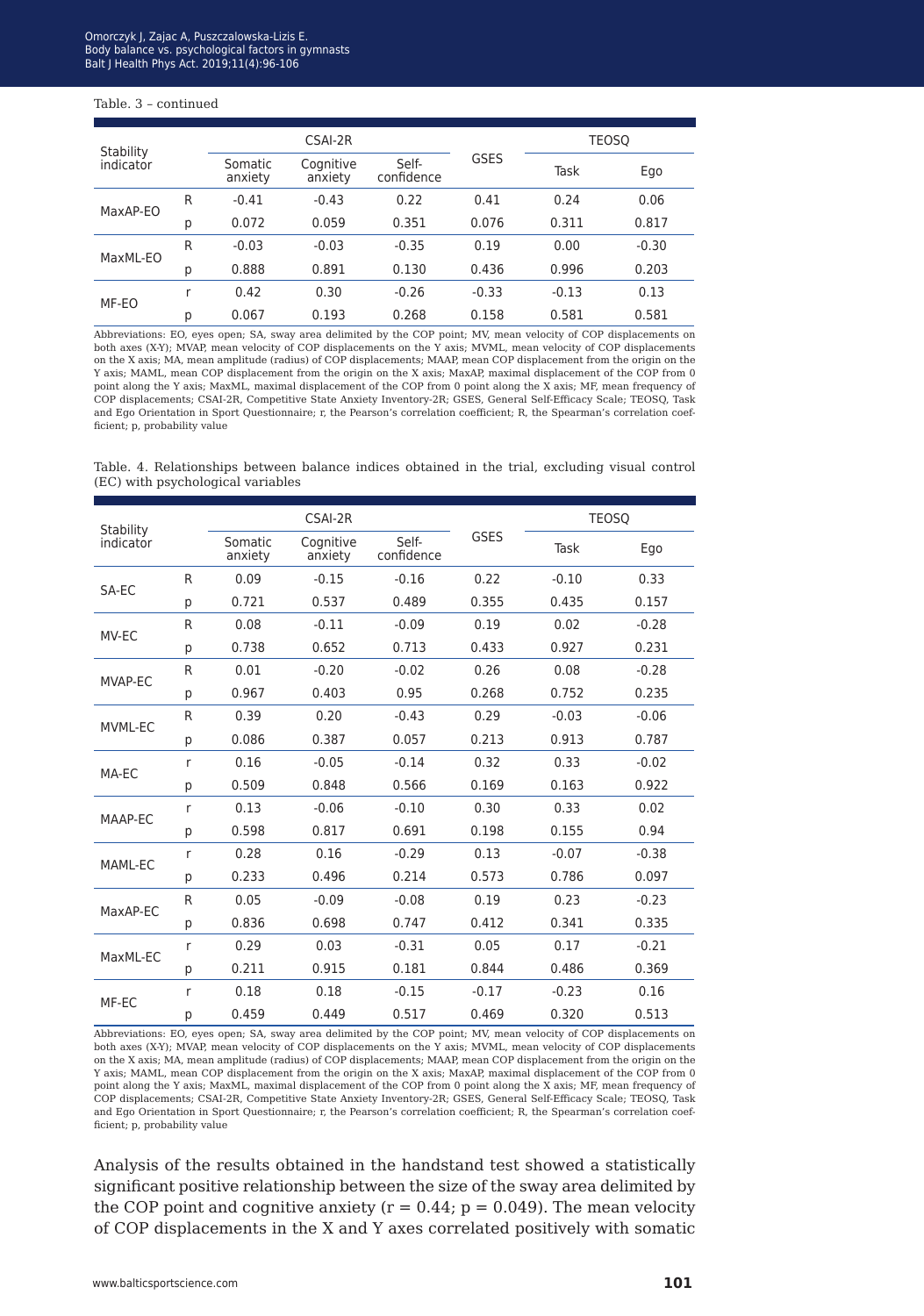anxiety ( $r = 0.61$ ;  $p = 0.005$ ) as well as cognitive anxiety ( $r = 0.61$ ;  $p = 0.004$ ), and negatively with self-confidence  $(r = -0.45; p = 0.047)$ . In addition, the average rate of COP displacements in the anteroposterior direction was positively correlated with somatic  $(r = 0.54; p = 0.014)$  and cognitive anxiety  $(r = 0.56; p = 0.011)$ . Also, the mean velocity of COP displacements in the mediolateral direction showed relationships with somatic ( $r = 0.45$ ;  $p = 0.045$ ) and cognitive anxiety ( $r = 0.43$ ;  $p = 0.049$ ). There was also a statistically significant, positive mean relationship of the mean COP displacement from the origin in the mediolateral direction with cognitive anxiety ( $r = 0.58$ ;  $p = 0.008$ ) and a negative correlation of the mean frequency of COP displacements with self-confidence  $(r = -0.45; p = 0.049)$ .

There were no statistically significant relationships between stability indices and GSES and TEOSQ test results (Table 5).

| Stability      |   |                    | CSAI-2R              |                     |         |         | <b>TEOSO</b> |
|----------------|---|--------------------|----------------------|---------------------|---------|---------|--------------|
| indicator      |   | Somatic<br>anxiety | Cognitive<br>anxiety | Self-<br>confidence | GSES    | Task    | Ego          |
|                | r | 0.33               | 0.44                 | $-0.12$             | $-0.16$ | $-0.18$ | $-0.26$      |
| SA-HAND        | p | 0.162              | $0.049*$             | 0.623               | 0.507   | 0.455   | 0.269        |
|                | r | 0.61               | 0.61                 | $-0.45$             | 0.11    | $-0.15$ | $-0.08$      |
| <b>MV-HAND</b> | p | $0.005*$           | $0.004*$             | $0.047*$            | 0.656   | 0.520   | 0.744        |
| MVAP-          | r | 0.54               | 0.56                 | $-0.41$             | 0.23    | $-0.12$ | 0.00         |
| <b>HAND</b>    | p | $0.014*$           | $0.011*$             | 0.070               | 0.335   | 0.619   | 0.991        |
| MVMI-          | r | 0.45               | 0.43                 | $-0.33$             | $-0.40$ | $-0.18$ | $-0.24$      |
| <b>HAND</b>    | p | $0.045*$           | $0.049*$             | 0.156               | 0.079   | 0.445   | 0.303        |
|                | r | 0.27               | 0.34                 | 0.06                | $-0.01$ | $-0.15$ | $-0.28$      |
| <b>MA-HAND</b> | p | 0.252              | 0.145                | 0.790               | 0.953   | 0.522   | 0.238        |
| MAAP-          | r | 0.23               | 0.29                 | 0.11                | 0.02    | $-0.13$ | $-0.20$      |
| <b>HAND</b>    | p | 0.341              | 0.216                | 0.642               | 0.939   | 0.582   | 0.388        |
| MAML-          | R | 0.37               | 0.58                 | $-0.23$             | $-0.14$ | $-0.23$ | $-0.05$      |
| <b>HAND</b>    | p | 0.105              | $0.008*$             | 0.335               | 0.569   | 0.324   | 0.849        |
| MaxAP-         | r | 0.09               | 0.29                 | 0.15                | $-0.18$ | $-0.16$ | 0.02         |
| <b>HAND</b>    | p | 0.708              | 0.221                | 0.536               | 0.442   | 0.498   | 0.941        |
| MaxML-         | R | 0.24               | 0.35                 | $-0.26$             | $-0.20$ | $-0.27$ | $-0.18$      |
| <b>HAND</b>    | p | 0.304              | 0.135                | 0.275               | 0.409   | 0.255   | 0.439        |
|                | r | 0.19               | 0.14                 | $-0.45$             | 0.05    | $-0.01$ | 0.22         |
| <b>MF-HAND</b> | р | 0.419              | 0.554                | $0.049*$            | 0.844   | 0.952   | 0.351        |

Table 5. Relationships between balance indices obtained in the handstand (HAND) with psychological variables

Abbreviations: HAND - handstand; SA, sway area delimited by the COP point; MV, mean velocity of COP displacements on both axes (X-Y); MVAP, mean velocity of COP displacements on the Y axis; MVML, mean velocity of COP displacements on the X axis; MA, mean amplitude (radius) of COP displacements; MAAP, mean COP displacement from the origin on the Y axis; MAML, mean COP displacement from the origin on the X axis; MaxAP, maximal displacement of the COP from 0 point along the Y axis; MaxML, maximal displacement of the COP from 0 point along the X axis; MF, mean frequency of COP displacements; CSAI-2R, Competitive State Anxiety Inventory-2R; GSES, General Self-Efficacy Scale; TEOSQ, Task and Ego Orientation in Sport Questionnaire; r, the Pearson's correlation coefficient; R, the Spearman's correlation coefficient; p, probability value; \*, p<0.05

#### **discussion**

Our research indicates that there are no links between stability indices recorded during stand tests and the results of psychological tests. On this basis, it can be concluded that the psychological factor does not significantly affect the control of stability in a human standing position, even in the absence visual control of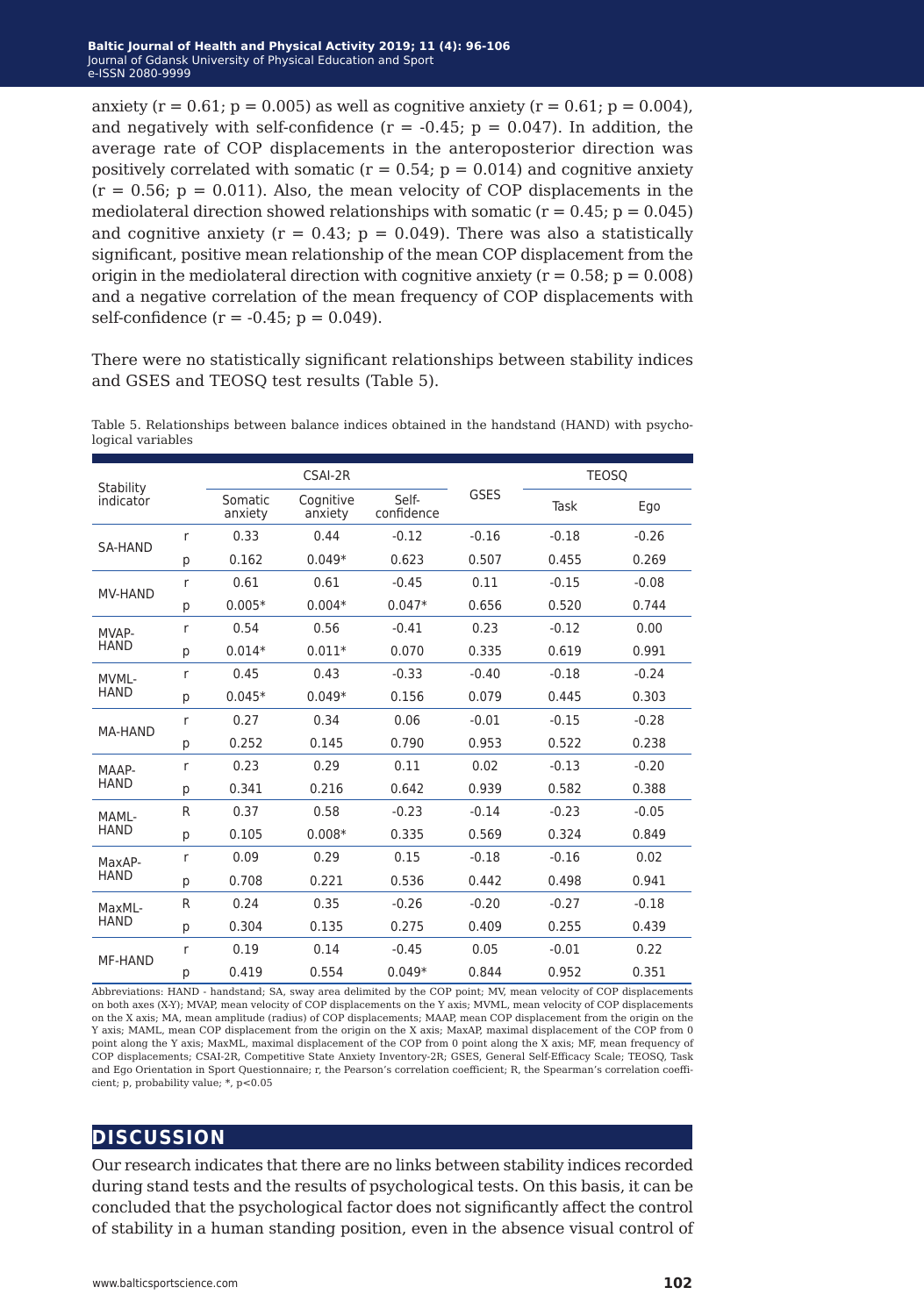of the environment. Lack of statistically significant connections can also be dictated by the adopted test procedure, which assumed stability measurements on a platform set on the ground. The review of the literature indicates that the values of stability indices in measurements performed in a free stand position on the force plate located above the ground on a hydraulic platform significantly differ from the indices recorded on the floor. Carpenter et al. [23] in the research on young and older adults assessed selected psychological features and stability in a standing position on platforms set at different heights. The obtained data allowed claiming that state anxiety and balance efficacy are related to specific changes in postural performance with increased balance challenge. Hauck et al. [24] came to similar conclusions based on the research of young adult women and men. The authors' goal was to investigate the effects of postural threat on performance of three clinical balance tests. It was considered that the correlation analyses revealed significant associations between psychological measures and postural control measures. Increased frequency and decreased amplitude of COP displacement were observed during quiet standing in conditions of "high" compared to "low" postural threat. In turn, Brown et al. [25] tested a hypothesis that fall anxiety would differentially influence the regulation of upright standing among younger and among older adults. Regardless of age, postural control was more conservative when fall anxiety increased; however, age did not affect how anxiety influenced the regulation of postural control. It seems that carrying out similar research, especially among novice gymnastics athletes, may provide new data that will have a significant impact in the sport training process.

In sports training, especially in the process of motor adaptation, actions are taken to develop competitors' mechanisms enabling effective control of the balance in the inverted position [26], which is necessary to achieve a high sports level in artistic gymnastics. This is evidenced by the results of Kochanowicz's et al. research [27], which included younger (11-12-year-old) and older (18-26-year-old) gymnasts. In both examined groups, the authors showed statistically significant relationships between maintaining balance on the hands and the result of sports competition. Depending on the sport's advancement, the contestants use slightly different ways (strategies) of balancing. The body configuration for the handstand requires specific postural control from four joints: wrists, elbows, shoulders, and hips [28, 29]. It was noticed that in the case of experienced athletes the "wrist strategy" plays a dominant role in the control strategy [30–32]. In addition, Kochanowicz et al. [33] observed that the different gymnastic apparatus led to specific muscle activation. This activation predominantly depended on hand support conditions, which alternated the primary wrist strategy of the handstand balance control, and in consequence, the activation of other muscles controlling balance. Hauck et al. [24], on the basis of the test results of women and men who performed an unusual task, namely one-leg stance, decided that state anxiety was significantly increased during one-leg stance compared to both maximal reach and quiet stance. The results of our studies indicate a significant influence of some psychological factors on the correctness of the performance of difficult tasks, unnatural for humans, such as the handstand. There were statistically significant correlations of stability indices recorded in the handstand with psychological variables. These data allow concluding that the size of the surface area defined by the COP increases with an increase in cognitive anxiety in the attempt to stand on the hands. Increasing the average speed of COP displacements in the X and Y axes coincides with an increase in the level of physical and cognitive anxiety as well as a decrease in self-confidence. Also the average COP velocity of the displacements in the anteroposterior and mediolateral direction increases as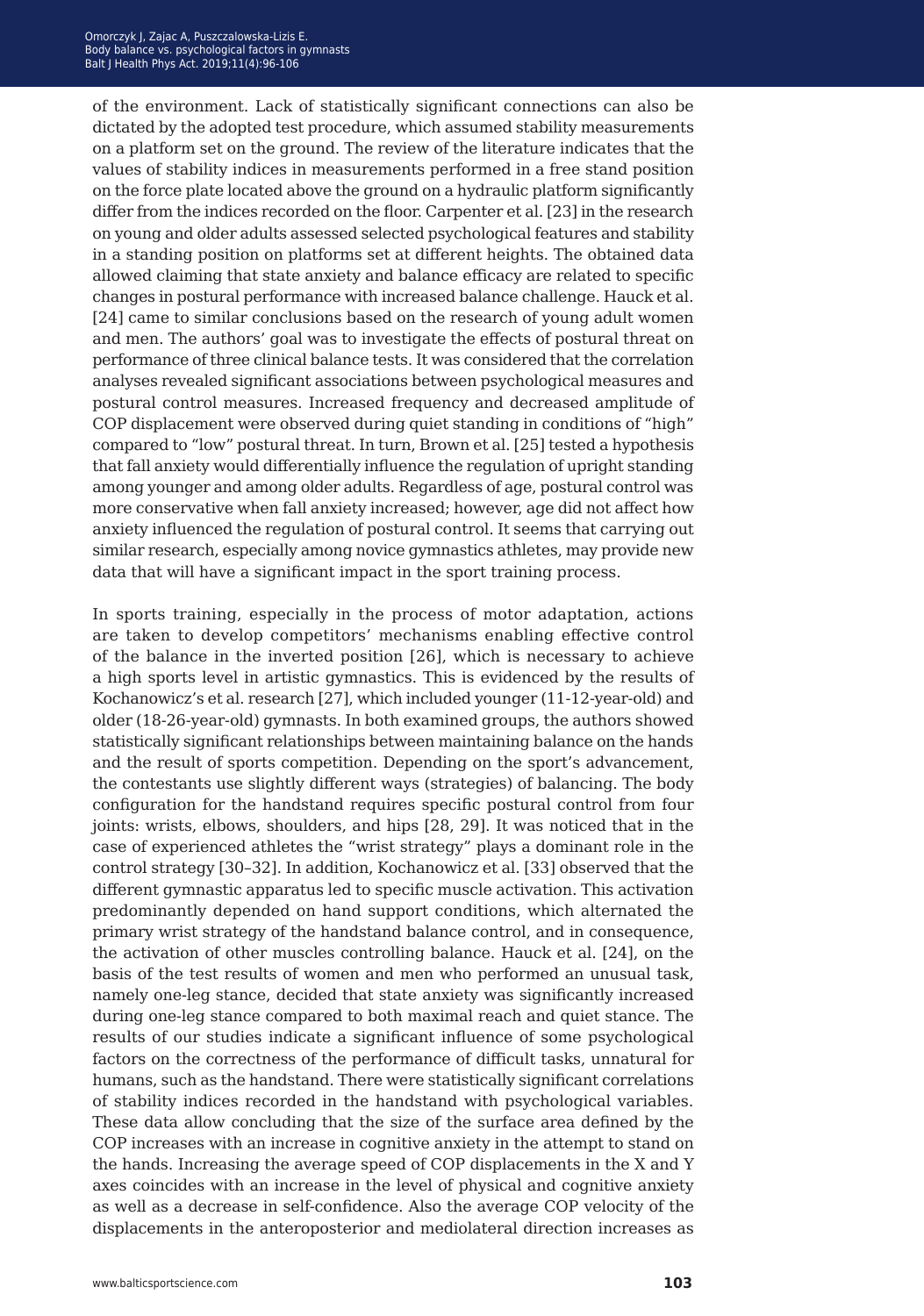the somatic and cognitive anxiety increase. Higher values of COP velocity prove "restless" and rapid movements of the body, and thus less stability. The competitor is then more likely to fall, which is a direct cause of failure in sports competition. The obtained data also indicate that the mean of all COP displacements in the mediolateral direction raised as cognitive anxiety increased, and the frequency of corrective responses increased as selfconfidence diminished. The lack of links between GSES and TEOSQ scale results with the results of stabilometric measurements indicates that the contestant's general belief in coping with difficult situations and obstacles, as well as the type of motivational orientation, do not have a direct impact on stability. Perhaps this is a result of too easy test tasks in which stability was measured. It is worth noting that the competitors qualified for the tests met certain inclusion criteria. One of them was the ability to maintain the handstand position on the platform for 30 seconds, which indicates a very good control of the task by the respondents.

However, it can be assumed that participation in this research was an unusual situation for the contestants, which may have contributed to the increase in anxiety as well as the decrease in self-confidence. This, in turn, adversely translated into stability indicators in handstand. Perhaps pre-start stress also affected the deterioration of these indicators. Therefore, it can be concluded that already on the day preceding the participation in important sports competitions, there may be significant changes in the contestants' behavior which contribute to a decrease in the correctness of the performance of gymnastic tasks.

The moments of social exposure and the pressure to get the best result are an integral part of a sports career, which is why competitors should be prepared not only technically and physically, but also mentally. Of particular importance are activities aimed at alleviating somatic anxiety (resulting from the activation of the body which cause nervousness or tension) and developing a sense of self-confidence that can directly affect the state of cognitive anxiety.

Summing up the results of own studies, it should be emphasized again that the learning process of gymnastic elements should be supported by appropriate psychological preparation, which is important from the point of view of safety and quality of exercise, especially in inverted positions. The results obtained are a contribution to further scientific research in order to review the observed trends more accurately. In order to achieve this goal, research on postural stability and its variability due to sports training should be continued. We express our conviction that every report regarding the issues raised in the study constitutes a valuable complement to the few publications on the subject. It would be beneficial to verify our results based on the study of links between the quality of performance of more difficult and more dangerous gymnastic elements with psychological variables.

#### **conclusions**

The psychological factor does not fundamentally affect the control of stability in standing which is natural position for human, even without inspection of the surroundings. The increase in the level of physical and cognitive anxiety and the decrease in self-confidence indicate a relationship with the deterioration of stability in the handstand position. In turn, the contestant's general conviction to deal with difficult situations and obstacles as well as the type of motivational orientation do not have a direct impact on stability.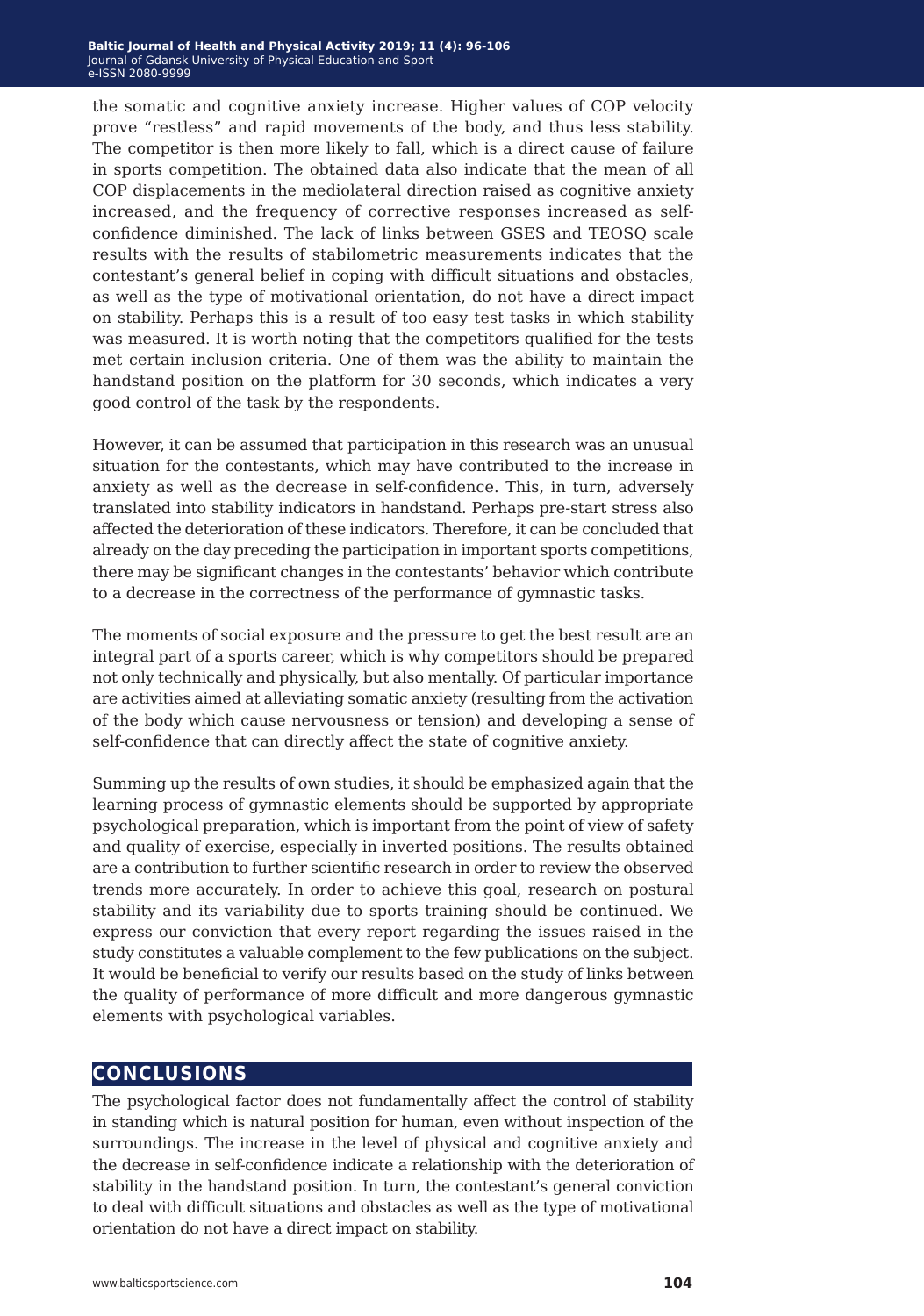#### **references**

- [1] Dimitrova B, Gikova M, Tankusheva N, Petrova M, Yanev I, Stoimenov E. Special physical preparation for basket to handstand on parallel bars. Res Kinesiol. 2016;4(1):71-74.
- [2] Miltiadis P, Fotios M, Michalis P. Proposal of psychological preparation in artistic gymnastics. Sci Gymnastics J. 2012;4(2):53-64.
- [3] Kochanowicz K, Boraczyńska, LB, Boraczyński T. Quantitative and qualitative evaluation of motor coordination abilities in gymnast girls aged 7-9 years. Balt J Health Phys Act. 2009;1(1):62-69. [https://](https://
doi.org/10.2478/v10131-009-0007-8)
- [4] [doi.org/10.2478/v10131-009-0007-8](https://
doi.org/10.2478/v10131-009-0007-8)
- [5] Hrysomallis C. Relationship between balance ability, training and sports injury risk. Sports Med. 2007;37(6):547-556. <https://doi.org/10.2165/00007256-200737060-00007>
- [6] Winter DA. Human balance and posture control during standing and walking. Gait Posture. 1995;3(4):193-214. [https://doi.org/10.1016/0966-6362\(96\)82849-9](https://doi.org/10.1016/0966-6362(96)82849-9)
- [7] Zech A, Hübscher M, Vogt L, Banzer W, Hänsel F, Pfeifer K. Balance training for neuromuscular control and performance enhancement: a systematic review. J Athl Training. 2010;45(4):392-403. <https://doi.org/10.4085/1062-6050-45.4.392>
- [8] Gautier G, Marin L, Leroy D, Thouvarecq R. Dynamics of expertise level: coordination in handstand. Hum Movement Sci. 2009;28(1):129-140.<https://doi.org/10.1016/j.humov.2008.05.003>
- [9] Krištofič J, Malý T, Zahálka Z. The effect of intervention balance program on postural stability. Sci Gymnastics J. 2018;10(1):17-27.
- [10] Myers AM, Powell LE, Maki BE, Holliday PJ, Brawley LR, Sherk W. Psychological indicators of balance confidence: relationship to actual and perceived abilities. J Gerontol A Biol Sci Med Sci. 1996;51(1):M37-43. <https://doi.org/10.1093/gerona/51A.1.M37>
- [11] Brouwer BJ, Walker C, Rydahl SJ, Culham EG. Reducing fear of falling in seniors through education and activity programs: a randomized trial. J Am Geriatr Soc. 2003;51(6):829-834. [https://doi.org/10.1046/](https://doi.org/10.1046/j.1365-2389.2003.51265.x
) [j.1365-2389.2003.51265.x](https://doi.org/10.1046/j.1365-2389.2003.51265.x
)
- [12] Reelick MF, van Iersel MB, Kessels RP, Rikkert MG. The influence of fear of falling on gait and balance in older people. Age Ageing. 2009;38(4):435-440. <https://doi.org/10.1093/ageing/afp066>
- [13] Gusi N, Carmelo Adsuar J, Corzo H, Del Pozo-Cruz B, Olivares PR, Parraca JA. Balance training reduces fear of falling and improves dynamic balance and isometric strength in institutionalised older people: a randomised trial. J Physiother. 2012;58(2):97-104. [https://doi.org/10.1016/S1836-9553\(12\)70089-9](https://doi.org/10.1016/S1836-9553(12)70089-9
)
- [14] Jones G. More than just a game: research developments and issues in competitive anxiety in sport. Br J Psychol. 1995;86(4):449-478. <https://doi.org/10.1111/j.2044-8295.1995.tb02565.x>
- [15] Naczk-Musiał M, Tokarz A. Emocje przedstartowe i ich korelaty u lekkoatletów [Pre-start emotions and their correlates with athletes]. In: Blecharz J, Siekańska M, editors. Praktyczna psychologia sportu. Wykorzystanie koncepcji psychologicznych w sporcie [Practical sport psychology. The use of psychological concepts in sport]. Kraków: University of Physical Education; 2009, 142-154.
- [16] Pineda-Espejel A, López-Walle J, Rodríguez JT, Villanueva MM, Gurrola OC. Pre-competitive anxiety and self-confidence in PAN American gymnasts. Sci Gymnastics J. 2013;5(1):39-48.
- [17] Martens R, Vealey RS, Burton D. Competitive anxiety in sport. Champaign, IL: Human Kinetics; 1990.
- [18] McClelland DC. Human Motivation. Glenview, IL: Scott Foresman; 1985.
- [19] Nicholls J. Achievement motivation: Conceptions of ability, subjective experience, task choice, and performance. Psychol Rev. 1984;91(3):328-346. <https://doi.org/10.1037/0033-295X.91.3.328>
- [19] Cox RH, Martens MP, Russell WD. Measuring anxiety in athletics: The revised Competitive State Anxiety Inventory-2. J Sport Exerc Psychol. 2003;25(4):519-533. [https:// doi.org/10.1123/jsep.25.4.519](https:// doi.org/10.1123/jsep.25.4.519 https://doi.org/10.1123/jsep.25.4.519
)
- [20] Borek-Chudek D. Poziom lęku a osiągnięcia sportowe badmintonistów w świetle Wieloczynnikowej Teorii Lęku Martensa [Anxiety levels and achievements of badminton players in light of Martens Multidimentional Anxiety Theory]. Medycyna Sportowa. 2007;3(23):140-148.
- [21] Jurczyński Z. Narzędzia pomiaru w promocji i psychologii zdrowia [Measurement tools in health promotion and psychology]. Warszawa: Laboratory of Psychological Tests of the Polish Psychological Association; 2001.
- [22] Duda JL. Relationship between Task and Ego Orientation and the Perceived Purpose of Sport among High-School Athletes. J Sport Exerc Psychol. 1989;11(3):318-335. [https://doi.org/10.1123/](https://doi.org/10.1123/jsep.11.3.318
) [jsep.11.3.318](https://doi.org/10.1123/jsep.11.3.318
)
- [23] Carpenter MG, Adkin AL, Brawley LR, Frank JS. Postural, physiological and psychological reactions to challenging balance: does age make a difference? Age Ageing. 2006;35(3):298-303. [https://doi.](https://doi.org/10.1093/ageing/afl002
) [org/10.1093/ageing/afl002](https://doi.org/10.1093/ageing/afl002
)
- [24] Hauck LJ, Carpenter MG, Frank JS. Task-specific measures of balance efficacy, anxiety, and stability and their relationship to clinical balance performance. Gait Posture. 2008;27(4):676-682. [https://doi.](https://doi.org/10.1016/j.gaitpost.2007.09.002) [org/10.1016/j.gaitpost.2007.09.002](https://doi.org/10.1016/j.gaitpost.2007.09.002)
- [25] Brown LA, Polych MA, Doan JB. The effect of anxiety on the regulation of upright standing among younger and older adults. Gait Posture. 2006;24(4):397-405. [https://doi.org/10.1016/j.gaitpost.2005.04.013](https://doi.org/10.1016/j.gaitpost.2005.04.013
)
- [26] Uzunov V. The handstand: A four stage training model. Gym Coach. 2008;2:52-59.
- [27] Kochanowicz A, Kochanowicz K, Niespodziński B, Mieszkowski J, Biskup L. The level of body balance in a handstand and the effectiveness of sports training in gymnastics. Balt J Health Phys Act. 2015;7(4):117-124.
- [28] Asseman F, Caron O, Crémieux J. Is there a transfer of postural ability from specific to unspecific postures in elite gymnasts? Neurosci Lett. 2004;358:83-86. <https://doi.org/10.1016/j.neulet.2003.12.102>